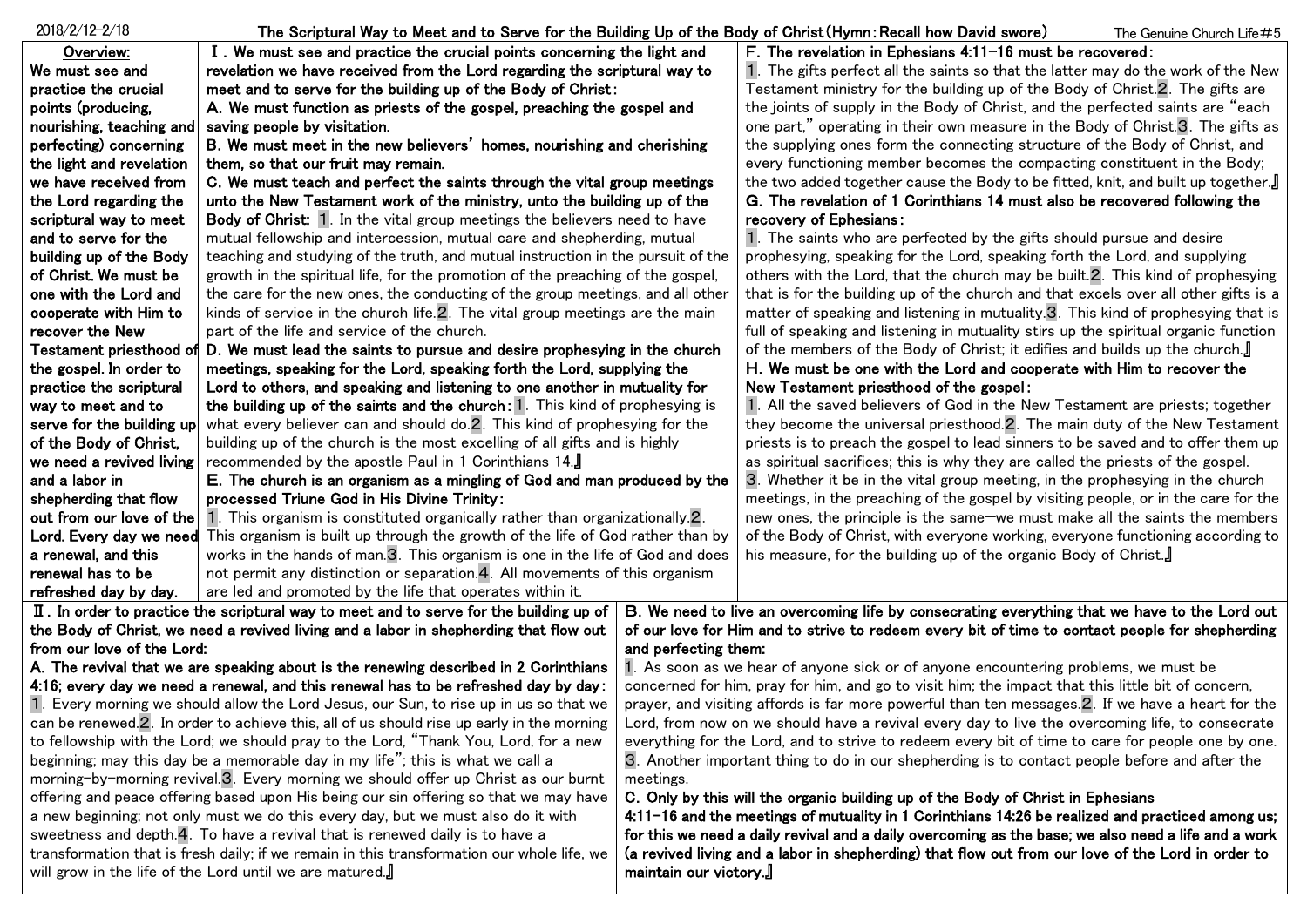《Composition for prophecy》

Day1: Luke10:2 And He said to them, The harvest is great, but the workers few; therefore, beseech the Lord of the harvest that He would thrust out workers into His harvest.

Heb10:24 And let us consider one another so as to incite one another to love and good works, 25 Not abandoning our own assembling together, as the custom with some is, but exhorting one another; and so much the more as you see the day drawing near.

Day2: Eph1:22 And He subjected all things under His feet and gave Him to be Head over all things to the church, 23 Which is His Body,  $\cdots$ 

<u>4:11</u> And He Himself gave some as apostles and some as prophets and some as evangelists and some as shepherds and teachers,12 For the perfecting of the saints unto the work of the ministry, unto the building up of the Body of Christ,

13 Until we all arrive at the oneness of the faith and of the full knowledge of the Son of God, at a full-grown man, at the measure of the stature of the fullness of Christ,14 That we may be no longer little children tossed by waves and carried about by every wind of teaching in the sleight of men, in craftiness with a view to a system of error,15 But holding to truth in love, we may grow up into Him in all things, who is the Head, Christ,

Day3: 1Cor14:31 For you can all prophesy one by one that all may learn and all may be encouraged.

1 Pursue love, and desire earnestly spiritual gifts, but especially that you may prophesy.3 But he who prophesies speaks building up and encouragement and consolation to men.

Eph4:16 Out from whom all the Body, being joined together and being knit together through every joint of the rich supply and through the operation in the measure of each one part, causes the growth of the Body unto the building up of itself in love.

Day4: Rom15:16 That I might be a minister of Christ Jesus to the Gentiles, a laboring priest of the gospel of God, in order that the offering of the Gentiles might be acceptable, having been sanctified in the Holy Spirit.

1Pet2:5 You yourselves also, as living stones, are being built up as a spiritual house into a holy priesthood to offer up spiritual sacrifices acceptable to God through Jesus Christ.

Day5:2Cor3:18 But we all with unveiled face, beholding and reflecting like a mirror the glory of the Lord, are being transformed into the same image from glory to glory, even as from the Lord Spirit.

4:16 Therefore we do not lose heart; but though our outer man is decaying, yet our inner man is being renewed day by day.

Rom12:2 And do not be fashioned according to this age, but be transformed by the renewing of the mind that you may prove what the will of God is, that which is good and well pleasing and perfect.

Day6:John 21:16 He said to him again a second time, Simon, son of John, do you love Me? He said to Him, Yes, Lord, You know that I love You. He said to him, Shepherd My sheep.17 He said to him the third time, Simon, son of John, do you love Me? Peter was grieved that He said to him the third time, Do you love Me? And he said to Him, Lord, You know all things; You know that I love You. Jesus said to him, Feed My sheep.

1Cor14:26 What then, brothers? Whenever you come together, each one has a psalm, has a teaching, has a revelation, has a tongue, has an interpretation. Let all things be done for building up.

1Pet5:2 Shepherd the flock of God among you, overseeing not under compulsion but willingly, according to God; not by seeking gain through base means but eagerly;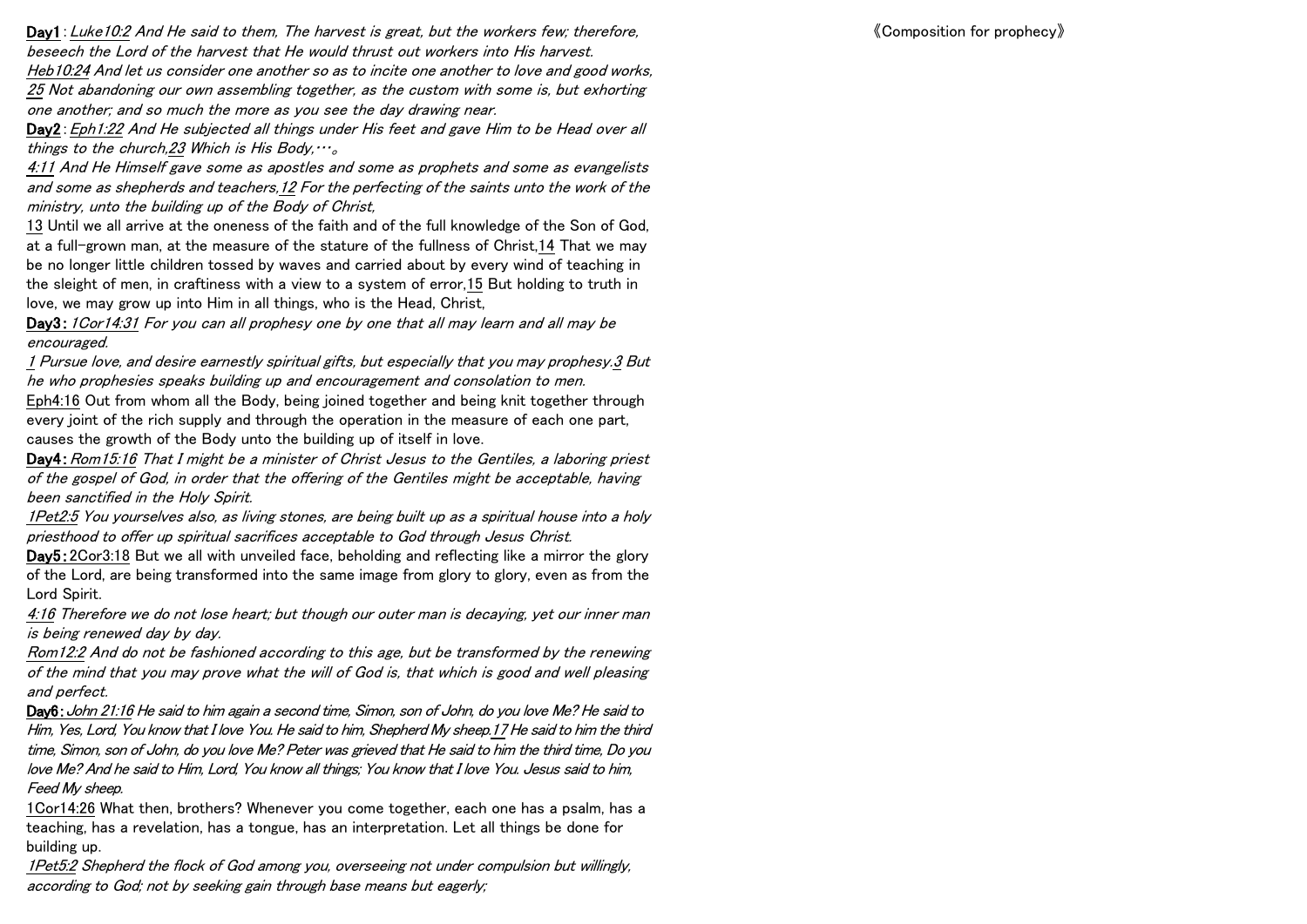#### $Experience(1)$ : Practice God's ordained way, begetting, nourishing, teaching and building

There are four steps that we have to study in the new way....The first step that we have to study is the preaching of the gospel. The second step is the nourishing of the new believers. The third step is to teach and perfect them so that they may become useful. These three steps are the begetting, the nourishing, and the teaching. There is a fourth step, which is the building.

The words beget, nourish, and teach can all be found in the Bible. For example, Paul says, "I have begotten you through the gospel" (1 Cor. 4:15). …After begetting, there is the nourishing. …Paul also says, "We were gentle in your midst, as a nursing mother would cherish her own children"(1 Thes. 2:7). ...When a new one is born, he needs to be nourished. Only then will he grow. The third step is the teaching. Paul says that he was not just a nursing mother to nourish and cherish but a father to entreat, console, and teach. …Teaching perfects people.

This teaching and perfecting occurs mostly in the small group meeting, which should include five main items: fellowship, intercession, care, teaching of the truth, and help in the growth in life....After we come together, we should spontaneously fellowship. The fellowship will bring in the need for intercession, and from this fellowship and intercession the mutual care, concern, and shepherding will develop. After that there will be some studying and teaching of the truth, with the rendering of some help in life....All this must be done in an organic and spontaneous way. The mutual fellowship should be open and spontaneous. The mutual intercession also should be sincere and spontaneous....This kind of organic meeting is what Hebrews 10:25 describes as "our own assembling together. " Such a meeting is like a family gathering with spontaneous, mutual fellowship in which some may ask questions and others may all answer. There is mutual teaching and mutual learning....Whether a person has been saved for a long time or for a short time, he can speak like all the others. After the saints are perfected, have knowledge in the truth, and have the experience in life, they will spontaneously be able to speak for God, that is, to prophesy.

### For Young Working Saints

God's ordained way is the way that you beget, nourish, teach and build. You should not think that because you are very busy with your work, doing one may be affordable but doing all four is impossible. "Begetting, Nourishing, Teaching and Building" is the God's ordained way so no one can change it. And it is practicable, so it is required for you to practice. You should not try to change the God's ordained way but you should change your concept. Sing the following hymnal.

- 1. Recall how David swore, "I'll not come into my house, Nor go up to my bed, Give slumber to mine eyelids, Until I find a place for Thee, A place, O Lord, for Thee." Our mighty God desires a home Where all His own may come.
- 2. How blinded we have been, Shut in with what concerns us; While God's house lieth waste— Lord, break through, overturn us; We'll go up to the mountain, Bring wood and build the house; We'll never say. "Another day!" It's time! We'll come and build!
- 3. O Lord, against these days, Inspire some for Your building, Just as in Ezra's day— A remnant who are willing To come and work in Your house, Oh, what a blessed charge! Your heart's desire, is our desire— We come, O Lord, to build.
- 4. Within those whom You'd call Put such a restless caring For building to give all— These times are for preparing The gates of hell cannot prevail Against the builded Church! The hours are few, the builders too— Lord, build, O build in us!

Every experienced saints can testify that if you redeem the time in your busy business life to practice God's ordained way, then God will bless your business life very much.

Experience $(2)$ : Early to bed and early to rise, put every morning revival into practice All of you should rise up early in the morning. But to rise up early, one must go to bed early…. Early rising affords tremendous benefits for a Christian. Every morning when the sun rises up, it is time for us to rise up to fellowship with the Lord. We should pray to the Lord, "Thank You, Lord, for a new beginning. May this day be a memorable day in my life." On the one hand, we have such a fresh consecration and waiting before the Lord; on the other hand, we receive from Him fresh bestowals and enlightenings. With all this freshness, we will naturally have a revival. This is what we call a morning-by-morning revival. It is also what Paul described as the renewing day by day. This renewal happens early every morning….As soon as we get up, we should have a good touch with the Lord. No matter how busy we are or how important other things are, we must put them aside until we have a touch with the Lord.

This touch with the Lord should preferably be for half an hour. At the very least, it should be for fifteen minutes. This should be something very easy for us to do. Leviticus 6:12 tells us that "the priest shall burn wood on it [the altar] every morning, and he shall lay the burnt offering in order upon it." This indicates that every morning we should offer up Christ as our burnt offering based upon His being our sin offering so that we may have a new beginning. Not only must we do this every day; we must also do it with sweetness and depth. The fifteen minutes in the morning is not mainly for prayer or supplication; rather, it is for a direct touch with the Lord by which we speak to Him and He speaks to us. For this reason, the best way is to spend this time on a few verses so that we may be filled by the Lord through pray-reading His Word in an enjoyable way. In this way we will have a new beginning and a fresh revival.

# For Junior High and Senior High students

As a Christian, you should be a morning person. Early to bed and early to rise, be revived every morning can bring you the following wonderful benefits.

- 1. The Lord's grace will be with your spirit.
- 2. Because you can study with the Lord's grace, you can expect to move up gradually in grades.
- 3. Enable you to move forward in major goals such as college entrance examinations.
- 4. With enjoyment in the Lord, you become spiritually healthy, it greatly reduces the risk of falling into trials of human relations in school life.
- 5. To have leeway in praying, visiting, looking after and having interests in friends, brothers and sisters who have become weak and stopped coming to the meetings. "The blessing soul will prosper, And he who waters will also be watered himself. (Proverbs 11:25)", therefore, by looking after people you will be looked after as well.
- 6. You become healthy. Liver and other internal organs are under repairing in the middle of the night, so if you are active in the middle of the night you cannot be repaired. Early to bed and early to rise is an important secret for physical health.
- 7. "For of His fullness we have all received, and grace upon grace. (John 1: 16)." Experience this in your school life. The Lord's grace will constantly come to you like waves from one to the next.

The revival in every morning is having a 10-minute course, a 15-minute course, a 30-minute course and so forth. You use about three quarters of the time to enjoy the Lord with pray-reading the Word and the outline. Then you can pray for the events that may occur today and/or pray for new ones. But in order to be revived, you need first to touch the Lord Himself in His Word by exercising your spirit to pray-read the Word. Please exercise your spirit to enjoy the Lord every morning. Amen!